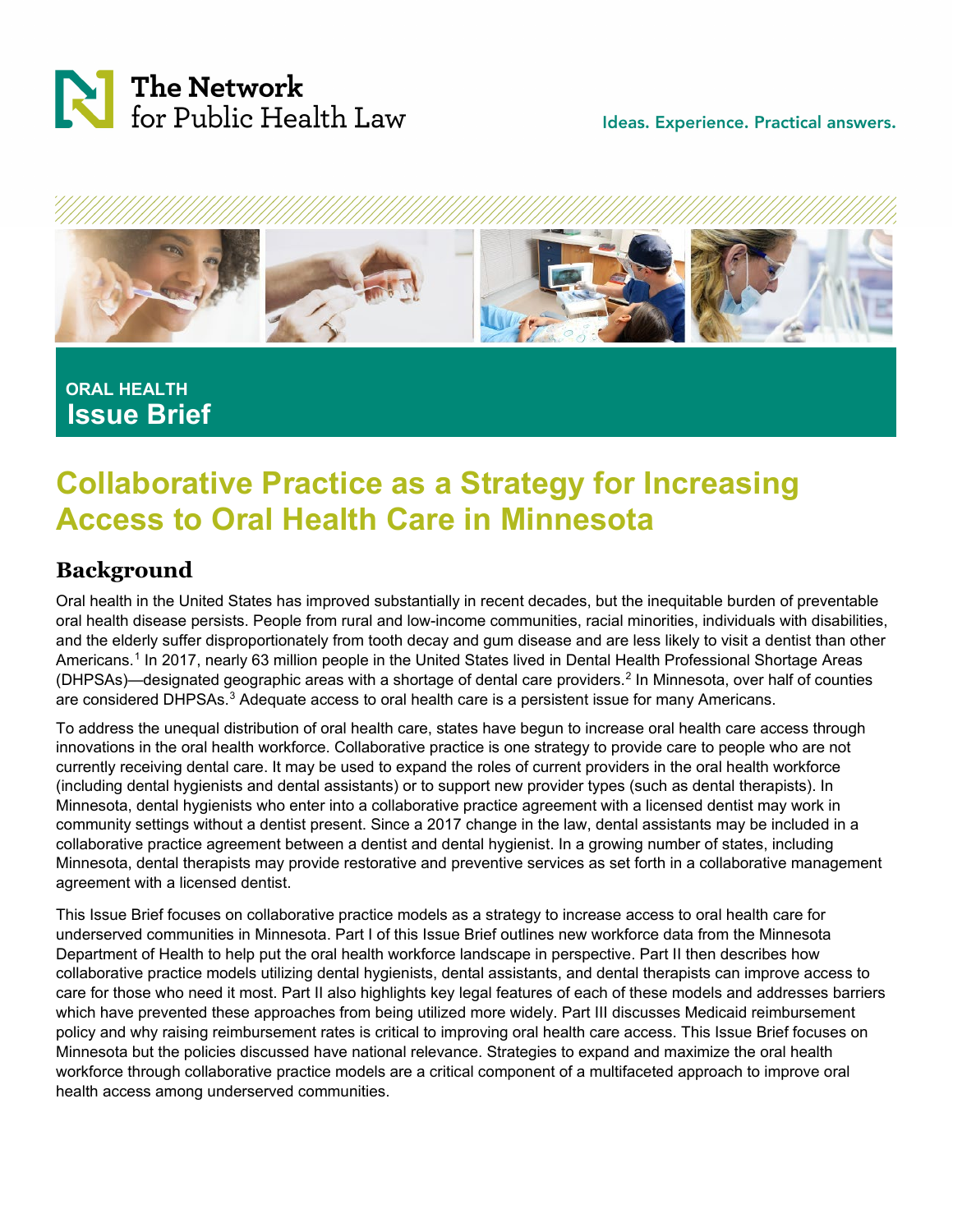### **I. Oral Health Workforce Data and Trends**

Looking at overall oral health workforce data and trends helps to put the landscape of the oral health workforce in perspective. The Minnesota Department of Health (MDH) maintains data on the number and distribution of oral health professionals in the state through questionnaires that are administered at the time of license renewal. MDH maintains data on four provider types: (1) dentists, (2) dental therapists, (3) dental hygienists, and (4) dental assistants. Community health workers (CHWs) also play an important role in Minnesota's oral health workforce, however they are not licensed. As a result, CHWs are not included in the MDH workforce survey, which is linked to license renewal.

Dental assistants make up the largest segment of the workforce, followed by dental hygienists, then dentists. Among these three provider types, those with the broadest scope of practice (dentists) are the least numerous. Dental therapists, an emerging type of mid-level provider often analogized to nurse practitioners and physician assistants, are found in small but growing numbers and are an exception to the observed inverse relationship between broader scope of practice and number of that type of provider. Figure 1 shows the overall distribution of the oral health workforce in Minnesota. Collaborative practice provides one means to take greater advantage of the greater number of dental hygienists and dental assistants, as well as their focus on prevention, while still taking advantage of the leadership and support provided by dentists.[4](#page-12-3)



#### **Figure 1: Distribution of Minnesota's Oral Health Workforce 2018**

Source: Minnesota Board of Dentistry (2018) Analysis completed by Minnesota Department of Health.

One way to look at the distribution of the workforce is through provider to population ratios. Minnesota's overall rate of dentists per 100,000 population is 63.5, compared to 61.0 nationally. While the overall rate of dentists in Minnesota is slightly above the national average, looking at regional information demonstrates that there are communities with lower ratios, especially in rural or isolated areas of the state. The oral health workforce is concentrated in the Minneapolis-St. Paul metro area. Fifty percent of the state population is located in the Minneapolis-St. Paul area, while between 58 to 63 percent of the oral health workforce is in the same region.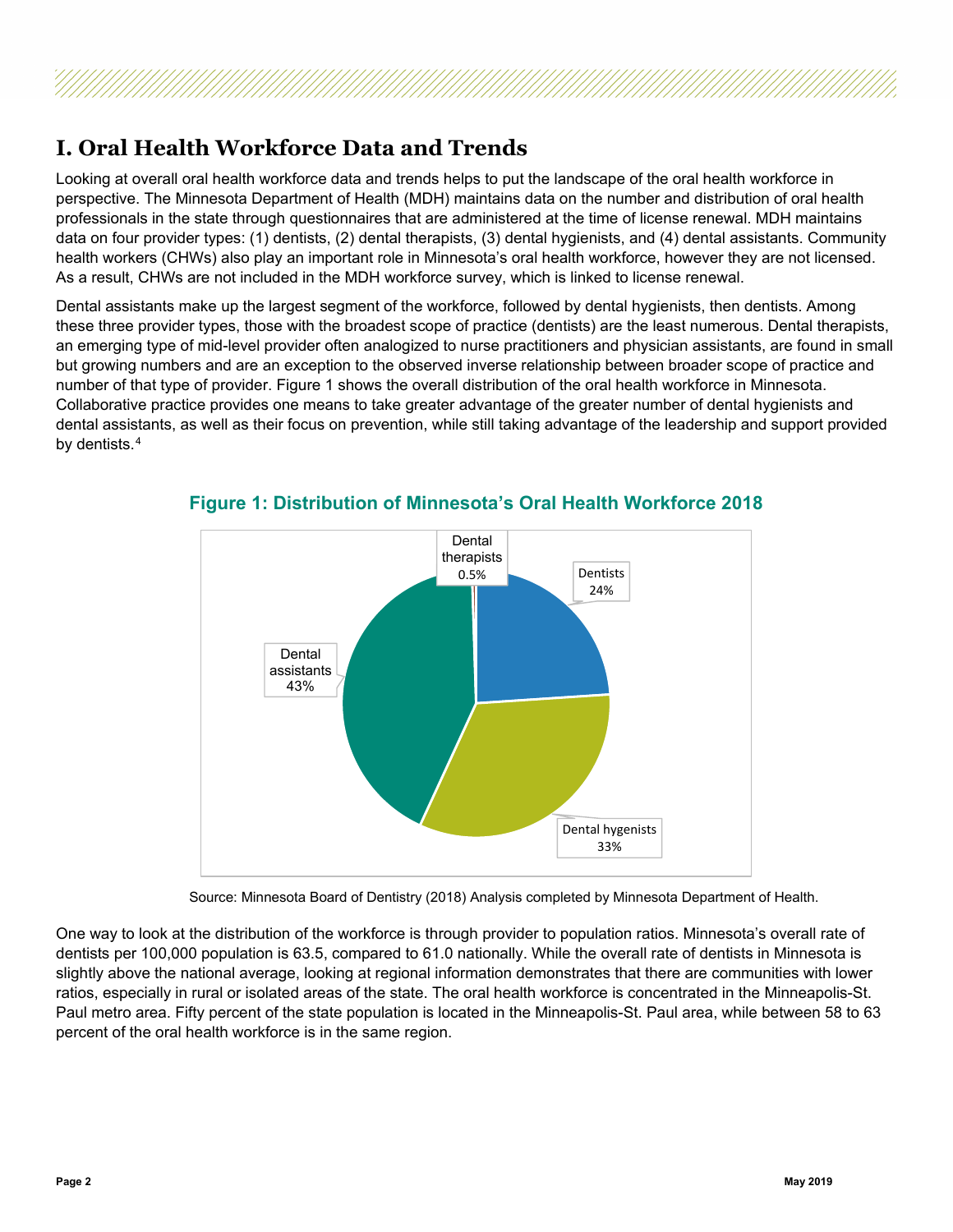

#### **Figure 2: Rate of Dental Professionals Per 100,000 Population in Minnesota**

Source: Minnesota Department of Health Workforce Questionnaire (2016-2017).

In rural or isolated areas, the rate of dentists is approximately only 30 dentists per 100,000 population. In comparison, there are 70 dentists per 100,000 population in urban areas. As the available pool of licensed dentists is aging with many retirements projected, access challenges due to lack of dentists are expected to continue, especially in non-urban areas.<sup>5</sup>

More dentists are projected to move out of the workforce and into retirement between 2015 and 2030 than in the last six decades combined. $6$  As of fall 2017, 41 percent of dentists are planning to work in the profession 10 years or less, with 20 percent planning to work five years or less. Dental therapists have the most expected longevity in the field, with the majority of them planning to work in the profession for more than 10 years. Dental assistants and hygienists plan to remain in their occupations a similar time; about one out of three plan to leave their professions in 10 years or less.

### **Figure 3: Minnesota Oral Health Workforce Projected Retirements**



**"About how many more years do you plan to work in this profession?"**

Source: Minnesota Department of Health Workforce Questionnaire (2016-2017 dentists, dental hygienists, and dental assistants, 2018 dental therapists).

The recent workforce data highlights the shortage of oral health professionals in rural areas of the state. With many dentists aging out of the workforce as well, planning to use the full oral health workforce is especially important. Laws and policies that support oral health professionals working in expanded roles can help bring needed care and services to these underserved areas.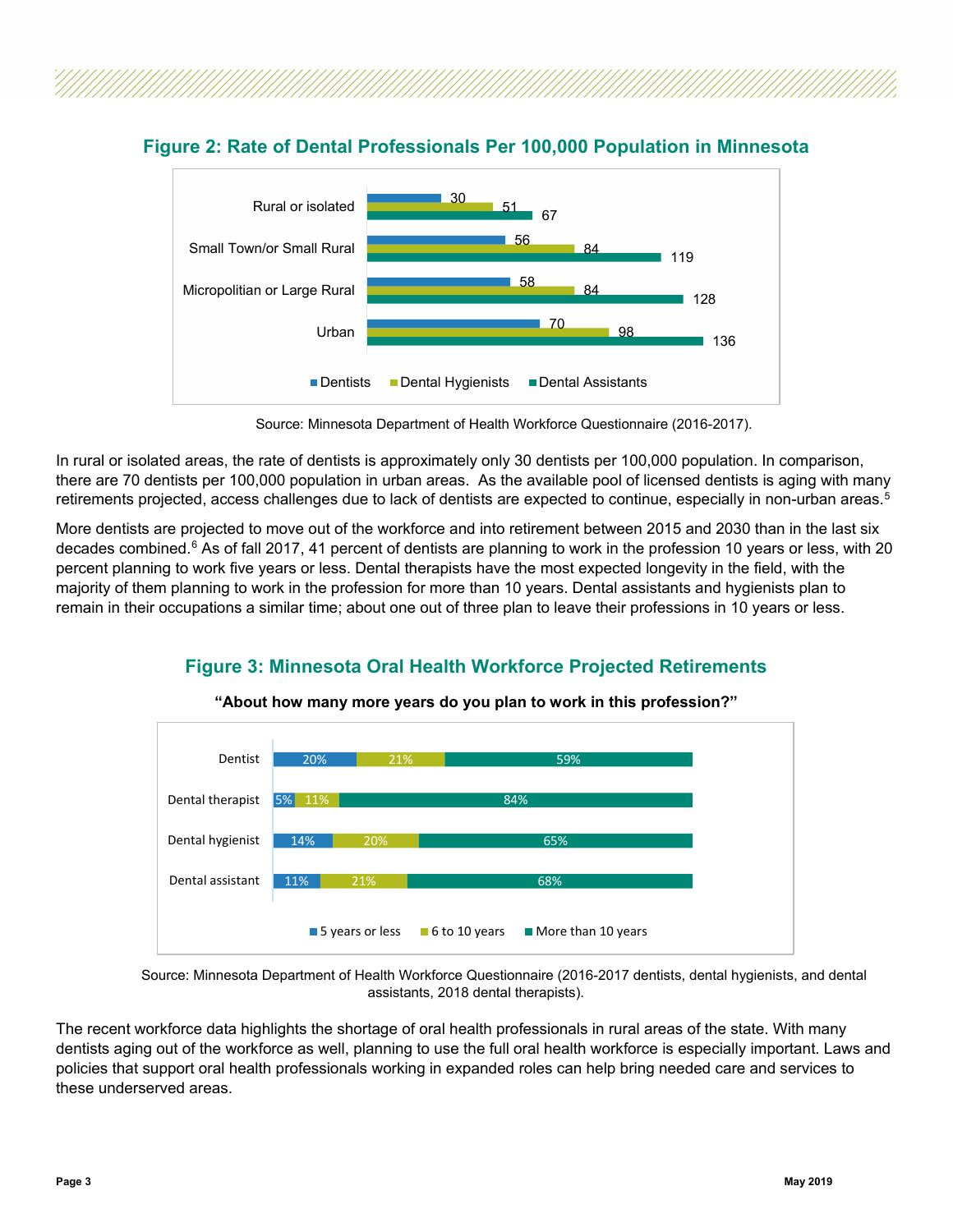Expanding the use of dental hygienists and dental therapists in community settings through collaborative practice may help to ameliorate the impact of dentist shortages in non-urban and underserved areas of the state. The workforce data also suggests that collaborative practice dental hygiene may present an important opportunity to bring dental hygiene services to underserved populations as well as an opportunity for dental hygienists to grow professionally.

### **II. Increasing Oral Health Care Access through Collaborative Practice**

Policy approaches that expand the role of allied dental professionals—including dental therapists, dental hygienists, and dental assistants—through collaborative practice models can help to increase access to care for underserved communities and address deepening gaps in the oral health workforce described above.[7](#page-12-6) These innovative workforce approaches have already begun to improve access to oral health care in Minnesota and across the nation. Despite their great potential, however, these approaches are underutilized.

### **A. Dental Hygienists**

A number of states have adopted innovative approaches with respect to scope of practice and supervision requirements of dental hygienists to expand access to care. For example, Minnesota has authorized dental hygienists with a collaborative practice agreement to provide expanded services under the terms agreed upon with their collaborative dentist. In Minnesota, a "collaborative practice agreement" is defined as a "written agreement with a licensed dentist who authorizes and accepts responsibility for the services performed by the dental hygienist."<sup>[8](#page-12-7)</sup> Other states with innovative approaches, including related models such as extended function, direct access, and independent dental hygienists include California, Colorado, Iowa, Kansas, Maine, and New Mexico.<sup>[9](#page-12-8)</sup>

Since passage of Minnesota's collaborative practice legislation in 2001, dental hygienists with a collaborative practice agreement can provide preventive and therapeutic services under the terms agreed upon by their collaborative dentist. The law has been amended several times since its initial passage, with the most recent change in 2017.

While collaborative practice dental hygienists have been authorized under Minnesota law for many years, recent statistics show that they continue to be underutilized. As of fall of 2017, only 11 percent of dental hygienists in the state report that they have a collaborative agreement with a dentist.<sup>[10](#page-12-9)</sup> Few who have these agreements report actually using them; 72 percent report they never use it, followed by 23 percent who occasionally use the agreement. Two percent indicate that they use their collaborative practice agreement frequently, and only four percent indicate that they use it all the time. These low numbers indicate that there is room to expand the use of collaborative practice agreements among dental hygienists.



#### **Figure 4: How Often Collaborative Agreement is Used**

Source: Minnesota Department of Health Workforce Questionnaire (2016-2017).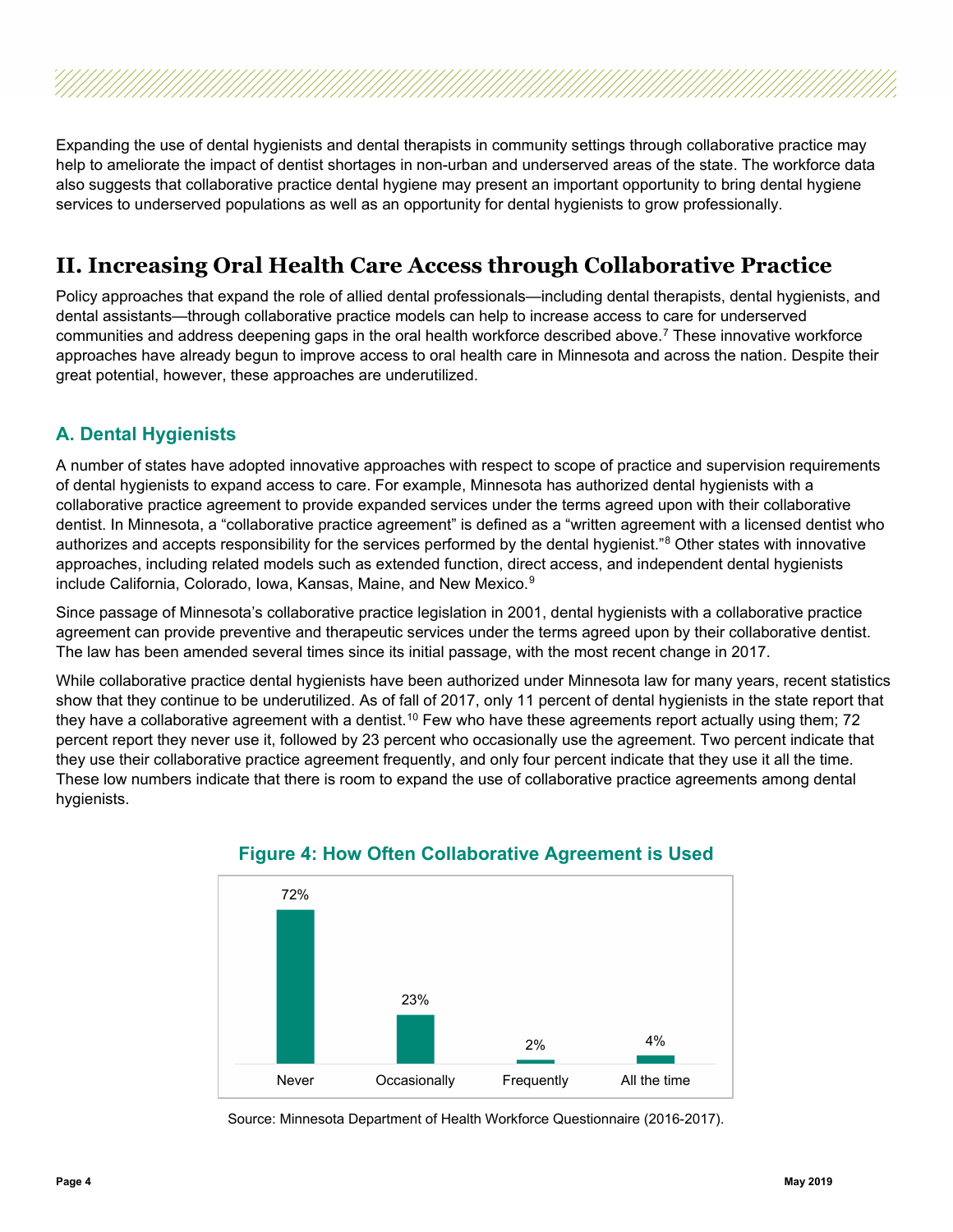In May 2017, Minnesota's collaborative practice statute was amended to more clearly describe collaborative practice and to remove barriers to those seeking to work under collaborative practice. The amendments took effect on August 1,  $2017<sup>11</sup>$  $2017<sup>11</sup>$  $2017<sup>11</sup>$  A summary of the amendments is set forth below, and a detailed description of the changes is included in the Appendix.

The amended law provides that a licensed dental hygienist may be employed or retained by a health care facility, program, or nonprofit organization to perform all duties that fall under the general supervision category without the patient first being examined by a dentist if the dental hygienist: (1) has entered into a collaborative practice agreement with a licensed dentist that designates authorization for the services provided by the dental hygienist, and (2) has documented completion of a course on medical emergencies within each continuing education cycle.<sup>[12](#page-12-11)</sup> The new legislation makes it easier for dental hygienists to participate in this delivery model by removing the prior requirement that dental hygienists have at least 2,400 post-licensure clinical hours before being eligible to participate in collaborative practice.

Previously, the statute specified that the collaborative practice dental hygienists were limited to a list of specific procedures, but the new law provides that they may perform all duties that fall under the general supervision category set forth in Minnesota Rules.

The amended law also clarifies the eligible setting types. A "health care facility, program, or nonprofit organization" is defined to include the following setting types: a hospital; nursing home; home health agency; group home serving the elderly, disabled, or juveniles; state-operated facility licensed by the commissioner of human services or the commissioner of corrections; and federal, state, or local public health facility, community clinic, tribal clinic, school authority, Head Start program, or nonprofit organization that serves individuals who are uninsured or who are Minnesota health care public program recipients.<sup>[13](#page-12-12)</sup> The expansive description of settings opens the door to a variety of setting types for dental hygienists to better reach Minnesotans in need of better access to oral health services, especially underserved populations.

The 2017 revision to the law further clarifies that the referred patient does not become a new patient of record of the dentist to whom the patient was referred until the dentist accepts the patient for follow-up services after referral from the dental hygienist. This change could alleviate the concerns of collaborating dentists who are hesitant to take new patients through collaborative practice, but does not fully resolve the challenge of finding referrals for patients requiring follow-up treatment.

The statute provides that a collaborating dentist "authorizes and accepts responsibility" for the services performed by the dental hygienist, but does not further clarify the role of the collaborating dentist in terms of risk management. [14](#page-12-13) The phrase "accepts responsibility" is somewhat imprecise statutory language, and research for this issue brief did not uncover any cases interpreting this language. Although risk is part of any contractual relationship, there are strategies to minimize risk related to liability and malpractice. Dentists, dental hygienists, dental assistants, and dental therapists may each wish to discuss with their insurance provider or their employer the nature and extent of insurance coverage available or provided to them. Dental providers contemplating entering into collaborative practice agreements may wish to include provisions setting forth details regarding liability insurance policies carried by each of the parties to the agreement. [15](#page-13-0) According to research conducted by the Minnesota Department of Health and Minnesota Board of Dentistry, liability insurers in Minnesota report that there is no higher cost for professional liability coverage for an employee who is a dental therapist as compared to an employee who is a dental assistant or hygienist.<sup>[16](#page-13-1)</sup>

Soon after the changes in the law took effect, in fall 2017, the Minnesota Department of Health (MDH) conducted a study of the facilitators and barriers of those currently engaged in collaborative practice dental hygiene. MDH conducted interviews with a total of 22 dental hygienists, dentists, program managers, and other key staff. The full results of this survey will be available in a forthcoming MDH report. One of the main challenges identified in the study was a lack of awareness and education about collaborative practice among the oral health community.[17](#page-13-2) The MDH study also revealed that it can be hard for dental hygienists to find a dentist who will enter into a collaborative practice agreement. One of the main reasons for hesitation is misinformation or lack of understanding about collaborative practice agreement requirements, especially related to liability and malpractice issues. Another barrier identified is that collaborative practice dental hygienists sometimes have difficulty identifying a dentist who will take the referral or do follow-up care. This Issue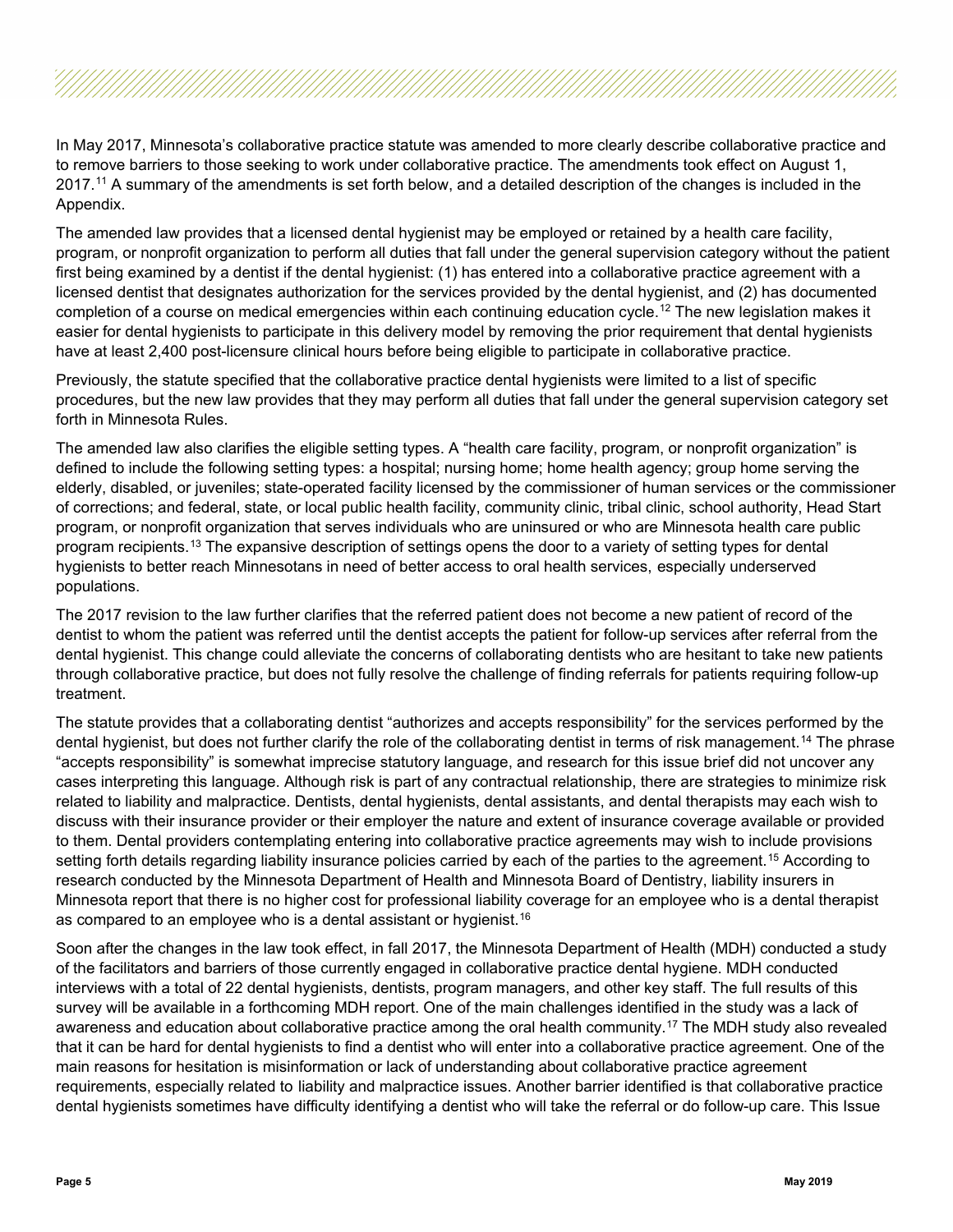Brief is one part of an overall strategy to increase awareness and understanding of collaborative practice arrangements in Minnesota.

One perennial challenge in Minnesota has been the difficulty in collecting data related to oral health workforce innovations, including collaborative practice. Data collection is an essential precursor to assessment and evaluation, including assessment of the effectiveness of laws and policies. The Minnesota Board of Dentistry encourages, but does not require, dental hygienists to register their collaborative practice agreements with the Board through the Board's online tracking system.<sup>[18](#page-13-3)</sup> In contrast, collaborative management agreements between a dentist and a dental therapist must be reviewed, updated, and submitted to the Minnesota Board of Dentistry annually.[19](#page-13-4)

#### **B. Dental Assistants**

Following the 2017 change in the law, dental assistants may also be included in a collaborative practice agreement established between a licensed dentist and a dental hygienist. Under the amended statute, a dental assistant operating under general supervision of a collaborating dentist is authorized to perform the following services:

- 1. provide oral health promotion and disease prevention education;
- 2. take vital signs such as pulse rate and blood pressure;
- 3. obtain informed consent, according to Minnesota Rules, part 3100.9600, subpart 9, for treatments authorized by the collaborating dentist within the licensed dental assistant's scope of practice;
- 4. apply topical preventative agents, including fluoride varnishes and pit and fissure sealants;
- 5. perform mechanical polishing to clinical crowns not including instrumentation;
- 6. complete preliminary charting of the oral cavity and surrounding structures, except periodontal probing and assessment of the periodontal structure;
- 7. take photographs extraorally or intraorally; and
- 8. take radiographs.

Supporting the ability of dental assistants to use their most advanced skills may increase their satisfaction and boost retention rates, while enabling dental hygienists and dentists to work at the top of their respective licenses.<sup>[20](#page-13-5)</sup> The Minnesota Dental Association has offered sample templates of collaborative practice agreements including dental assistants, which may be helpful to dental practices considering this type of collaborative agreement.<sup>[21](#page-13-6)</sup> The same strategies generally used to minimize risk and liability in collaborative practice agreements with dental hygienists are applicable to agreements including dental assistants.

#### **C. Dental Therapists**

Dental therapy is an emerging profession in the United States.<sup>[22](#page-13-7)</sup> Dental therapists are mid-level dental providers often compared to nurse practitioners or physician assistants in the medical context. Dental therapy was first recognized in the United States by the Alaska Native Tribal Health Consortium in 2005.<sup>[23](#page-13-8)</sup> In 2009, Minnesota became the first state to authorize dental therapy.<sup>[24](#page-13-9)</sup> There were no substantive changes to the dental therapy statute in the 2017 legislation in Minnesota which addressed collaborative practice dental hygiene.

In Minnesota, dental therapists must enter into a written "collaborative management agreement" with a licensed dentist. Dental therapists provide restorative and preventive services under supervision of a collaborating dentist. Minnesota law requires dental therapists to primarily practice in "settings that serve low-income, uninsured and underserved populations or in a dental health professional shortage area."<sup>[25](#page-13-10)</sup> Dental therapists with a master's degree can earn certification as an advanced dental therapist. Advanced dental therapists must also have 2,000 hours of practice and pass a board approved exam. Advanced dental therapists can work more independently and have an expanded scope of practice.<sup>[26](#page-13-11)</sup>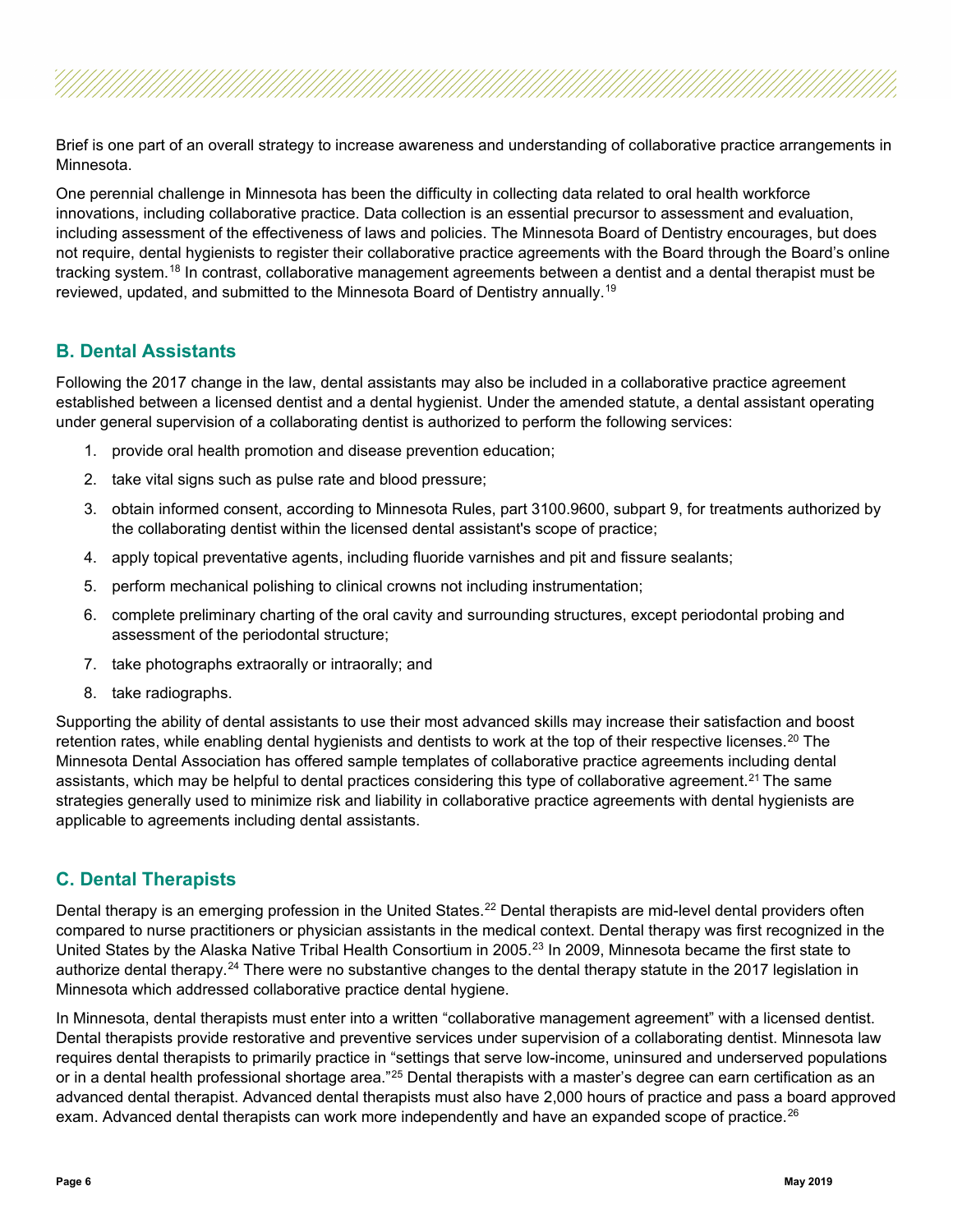Dental therapists make up a smaller portion of the workforce but they are well-integrated in Minnesota.<sup>[27](#page-13-12)</sup> In 2017, 93 percent of licensed dental therapists were employed.<sup>[28](#page-13-13)</sup> Dental clinics have reported that adding dental therapists to their staff has "increased access to care for children and adults, extended the reach of [their] dentists, and reduced [their] staffing costs."<sup>[29](#page-13-14)</sup> Having dental therapists provide routine restorative care can free dentists up to provide other needed services.<sup>[30](#page-13-15)</sup>

Because of the statutory design in Minnesota, dental therapists are more likely to work in a community-based setting or non-profit organization than any other dental profession in the state.<sup>[31](#page-13-16)</sup> Forty-six percent of dental therapists work in some type of community-based or non-profit setting, with 26 percent of dental therapists working for community or faith-based organizations and 12 percent working for Community Health Centers (CHCs) or Federally Qualified Health Centers (FQHCs).<sup>[32](#page-13-17)</sup> This suggests that dental therapists are increasing access to oral health care, and serving patients who might otherwise not receive dental care.

### **III. Medicaid Reimbursement**

Over one million Minnesotans are enrolled in Minnesota Health Care Programs (MHCP), which is about 20% of the state's population, and includes many children and adults who have difficulty accessing oral health care. [33](#page-13-18) Minnesota law sets forth the MHCP core dental benefit set for both children and adults.<sup>[34](#page-13-19)</sup> Minnesota's Medicaid program) covers "medically necessary" dental services for children and pregnant women.<sup>[35](#page-13-20)</sup> At least three characteristics of Medicaid reimbursement in Minnesota would benefit from either policy change or improved understanding of the current policy.

#### **A. Align Medicaid Benefit Coverage with Scope of Practice**

First, understanding the type of providers and services eligible for reimbursement is critical for efficient and cost-effective deployment of dental services.<sup>[36](#page-14-0)</sup> In general, services provided by dental hygienists are not eligible for Medicaid reimbursement directly to the dental hygienist. That is, the dental hygienist may be the rendering provider, but is generally not the pay-to provider. However, collaborative practice dental hygienists who provide dental services may receive payment through a health care facility, program, or nonprofit organization, and a collaborative practice dental hygienist may lead one of these entities.<sup>[37](#page-14-1)</sup> In Minnesota, Medicaid reimbursement is also available for covered services provided by dental therapists and advanced dental therapists.<sup>[38](#page-14-2)</sup> Understanding the nuances of Medicaid reimbursement can assist dental teams to maximize both payments received and services provided. Minnesota's Medicaid program pays one reimbursement rate for a given service, independent of the provider type rendering the service. For example, a dental prophylaxis is paid at the same reimbursement rate whether it was rendered by a dental hygienist, dental therapist or dentist. This policy incentivizes the utilization of dental hygienists and dental therapists to serve more Medicaid patients.<sup>39</sup>

Oral health screenings, such as those covered under Early Periodic, Screening, Diagnostic and Treatment (EPSDT), are an important component of care provided by MHCP. In Minnesota, EPSDT is known as Child and Teen Checkups. However, Minnesota's coverage for oral health evaluations and applications of fluoride varnish under Child and Teen Check-ups is for services provided by primary care providers.<sup>[40](#page-14-4)</sup> Examination, diagnosis, and other preventive and restorative services provided to children by a dental provider are covered, if at all, within the program's dental benefit set, rather than within Child and Teen Check-ups. Even though oral health assessments are within the scope of practice of a dental hygienist, the MHCP dental benefit does not cover this service.[41](#page-14-5) This gap in coverage for services provided by collaborative practice dental hygienists decreases financial viability of providing care to Medicaid recipients and contributes to gaps in oral health care. One strategy for improving access to dental care could be greater alignment of the Medicaid benefit set with the scope of practice for each provider type, and increased education about Medicaid coverage for both providers and program participants.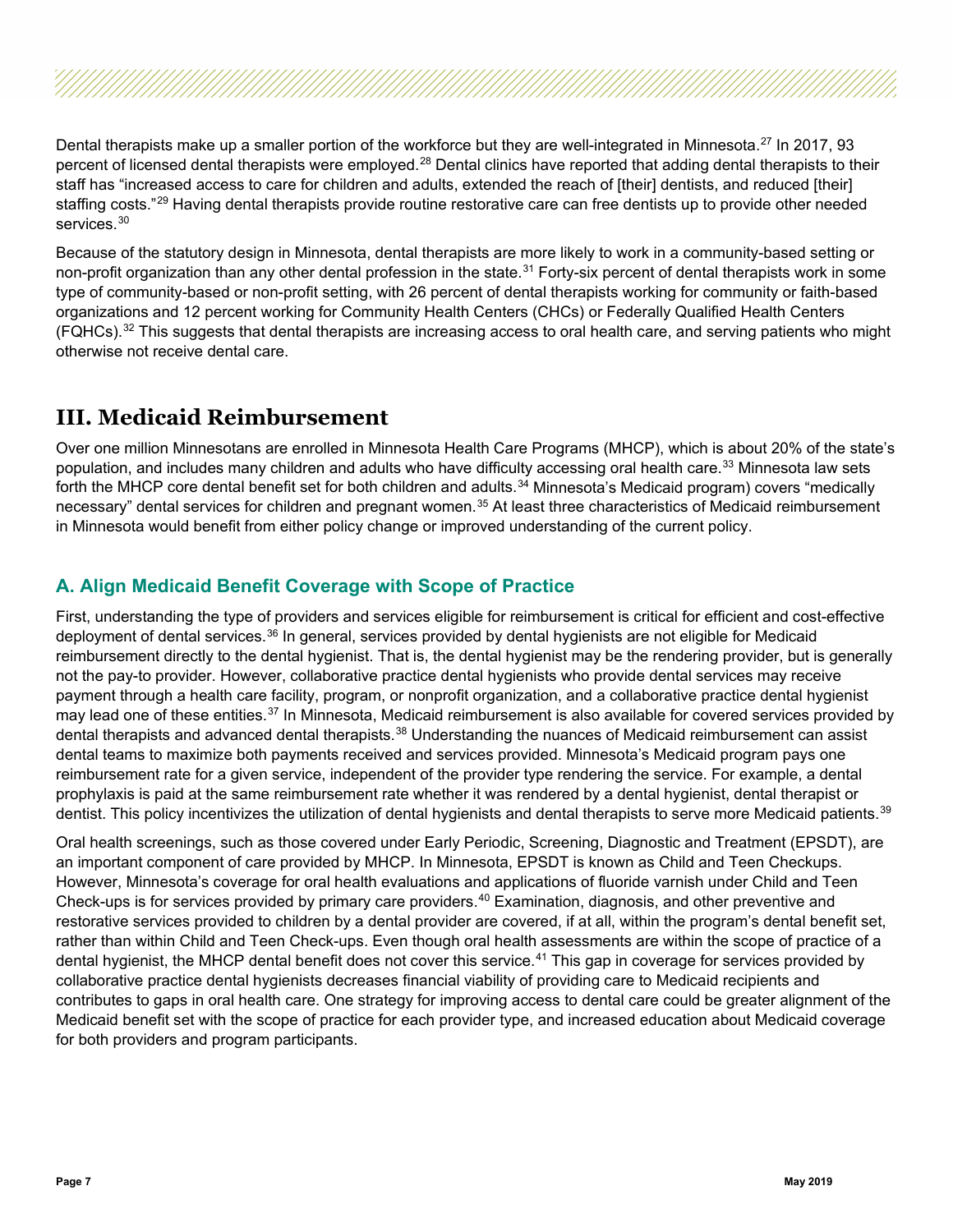#### **B. Increase Medicaid Reimbursement Rates, Including for Managed Care**

Second, despite some recent increases, Minnesota Medicaid reimbursement rates for dental services are among the lowest in the nation, creating an economic barrier for dental practices to treat Medicaid patients.<sup>[42](#page-14-6)</sup> Increasing Medicaid reimbursement rates for dental services must be part of any comprehensive solution to improve access to oral health services.<sup>[43](#page-14-7)</sup> In 2017, the federal Centers for Medicare and Medicaid Services (CMS), cited "indications both that Minnesota children enrolled in Medicaid do not currently have sufficient access to dental services and that not enough dental providers participate in Minnesota Medicaid to ensure access to dental care for the state's child enrollees."[44](#page-14-8) CMS noted that in federal fiscal year 2015, the national average of Medicaid-enrolled children who received a preventive dental service was 46 percent, while in Minnesota, where reimbursement rates were the lowest in the nation, only 37 percent of Medicaid-enrolled children received a preventive dental service. In response to the CMS letter, the Minnesota legislature raised reimbursement rates for dental services provided to certain Medicaid-enrolled individuals under the age of 21. The legislation raised reimbursement rates for dental services for children furnished by some types of Minnesota providers by 23.8 percent. Importantly, the rate increase did not apply to managed care plans as well as several other exceptions such as Federally Qualified Health Centers. Minnesota's low MHCP dental reimbursement rates prior to the limited increase, substantial exceptions to the increase itself, and the comparison to Medicaid dental rates of other states means Minnesota continues to rank among the lowest reimbursement rates for pediatric dental services nationally.

#### **C. Implement Streamlined Enrollment with the Minnesota Department of Human Services for Managed Care Providers**

A third important characteristic of Medicaid reimbursement is the high number of Minnesotans enrolled in managed care organizations (MCOs), and the administrative burden this has historically placed on providers. About 80 percent of Minnesota Health Care Program enrollees have their Medicaid benefit administered through a managed care organization.[45](#page-14-9) The Minnesota Department of Human Services contracts with several managed care organizations to provide oral health services to individuals enrolled in Minnesota Health Care Programs. In such cases, dental providers must enroll with each MCO from whom they wish to receive reimbursement. [46](#page-14-10) Enrollment, sometimes also referred to as "credentialing," is the process through which MCOs ensure that participating providers meet professional, certification, and licensure requirements under applicable state and federal laws.<sup>[47](#page-14-11)</sup> Providers have reported that enrolling and maintaining enrollment with multiple MCOs can be cumbersome.

In 2016, CMS published a new final Medicaid rule.<sup>[48](#page-14-12)</sup> Among other things, the final rule requires states to enroll persons or entities that provide services under that state's Medicaid plan, including through the Medicaid managed care program.<sup>[49](#page-14-13)</sup> Minnesota has a continuance while it moves to implement this requirement. When completed in 2020 or 2021, this centralized enrollment may streamline the process for providers, reduce the administrative burden of participating in managed care and enable more dental providers to participate with multiple managed care organizations. This streamlining benefit will be greatest if individualized requirements to participate with a particular managed care organization are limited.

### **Conclusion**

Collaborative practice presents a critical opportunity to improve access to oral health care among underserved populations and those least likely to access routine preventive care from a dentist in a private practice setting. Collaborative practice has the potential to provide greater utilization of the most abundant members of the oral health workforce (particularly dental hygienists and dental assistants) as well as greater satisfaction to members of the entire dental team, who may each be enabled to utilize the highest level of their skills at a lower overall cost. More effective alignment of Medicaid benefits with the scope of practice for various members of the dental team, including those in collaborative practice, as well as higher reimbursement rates and a streamlined managed care enrollment process would enable Minnesota to maximize the potential contribution of collaborative practice to oral health. Through changes in law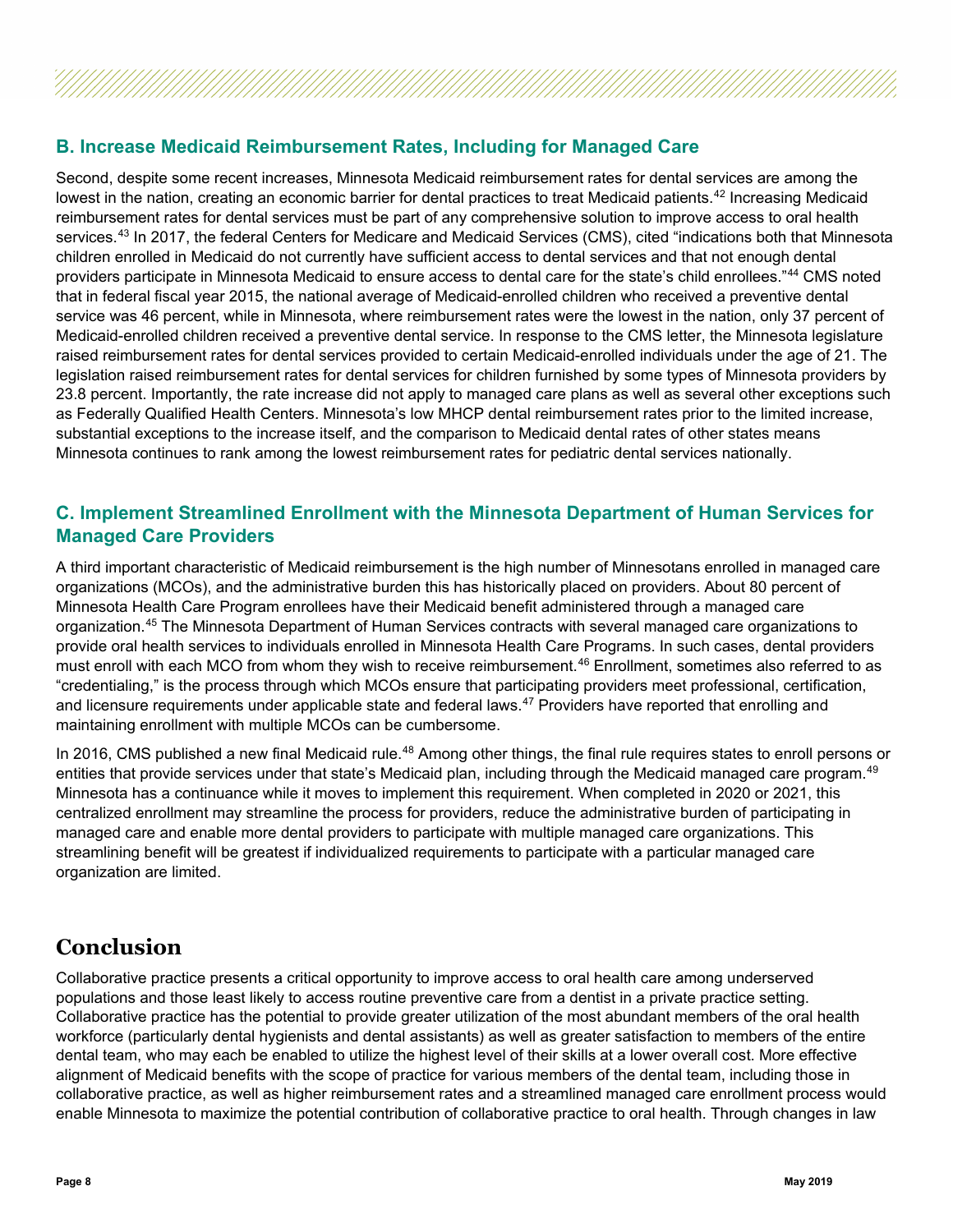and policy to strengthen innovative oral health workforce models such as collaborative practice, Minnesota and other states have begun to expand access to oral health care.

#### **SUPPORTERS**

**This Oral Health Issue Brief is supported by the Health Resources and Services Administration (HRSA) of the U.S. Department of Health and Human Services (HHS) as part of an award totaling \$1,000,000 with no percentage financed with non-governmental sources. The contents are those of the authors, and do not necessarily represent the official views of, nor an endorsement, by HRSA, HHS or the U.S. Government.**

**Guidance and review were provided by the Minnesota Department of Health - Oral Health Program staff: Prasida Khanal and Linda Maytan.**



Robert Wood Johnson Foundation

**The Network for Public Health Law is a national initiative of the Robert Wood Johnson Foundation.**

**This document was developed by Brittney Crock Bauerly, J.D., former Staff Attorney at the Network for Public Health Law–Northern Region, and Laura McLain, Senior Research Analyst in the Office of Rural Health and Primary Care of the Minnesota Department of Health and reviewed by Jill Krueger, J.D., Northern Region Director at the Network for Public Health Law. The Network for Public Health Law provides information and technical assistance on issues related to public health. The legal information and assistance provided in this document does not constitute legal advice or legal representation. For legal advice, please consult specific legal counsel.**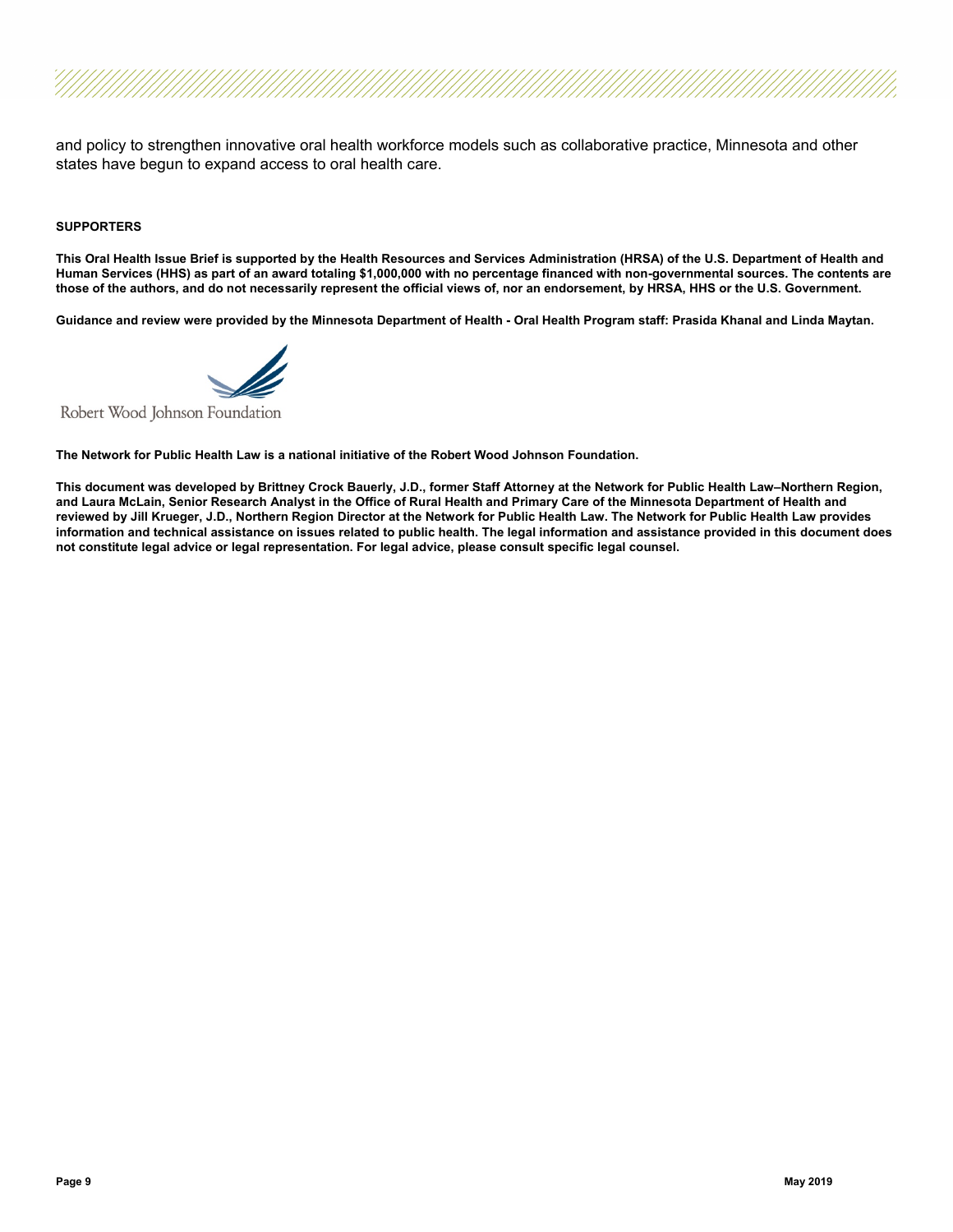#### **Minnesota's Amended Collaborative Practice Statute – 2017 Revisions, Minn. Stat. § 150A.10[50](#page-14-14)**

|                                                                                | <b>Prior Law</b>                                                                                                                                                                                                                                                                                                                                                                                                                                                                                                               | <b>Current Law</b>                                                                                                                                                                                               | <b>Comment</b>                                                                                                                                                                                                                                                      |
|--------------------------------------------------------------------------------|--------------------------------------------------------------------------------------------------------------------------------------------------------------------------------------------------------------------------------------------------------------------------------------------------------------------------------------------------------------------------------------------------------------------------------------------------------------------------------------------------------------------------------|------------------------------------------------------------------------------------------------------------------------------------------------------------------------------------------------------------------|---------------------------------------------------------------------------------------------------------------------------------------------------------------------------------------------------------------------------------------------------------------------|
|                                                                                | (effective July 1, 2014 to                                                                                                                                                                                                                                                                                                                                                                                                                                                                                                     | (effective August 1, 2017)                                                                                                                                                                                       |                                                                                                                                                                                                                                                                     |
|                                                                                | <b>July 31, 2017)</b>                                                                                                                                                                                                                                                                                                                                                                                                                                                                                                          |                                                                                                                                                                                                                  |                                                                                                                                                                                                                                                                     |
| <b>Authorizing</b><br><b>Section for</b><br><b>Dental</b><br><b>Hygienists</b> | Title: "Limited Authorization for<br>Dental Hygienists"                                                                                                                                                                                                                                                                                                                                                                                                                                                                        | Title: "Collaborative practice<br>authorization for dental hygienists in<br>community settings"                                                                                                                  | The change<br>indicates the<br>legislative intent to<br>clarify and expand<br>collaborative<br>practice from its<br>initial limited<br>authorization.                                                                                                               |
| <b>Clinical Hour</b><br><b>Requirement</b>                                     | In order to engage in<br>collaborative practice dental<br>hygiene, the prior law required<br>that dental hygienists be engaged<br>in "clinical dental hygiene for not<br>less than 2,400 hours in the past<br>18 months or a career total of<br>3,000 hours, including a minimum<br>of 200 hours of clinical practice in<br>two of the past three years."                                                                                                                                                                      | None listed.                                                                                                                                                                                                     | The amended law<br>removes the<br>clinical hours<br>requirement.                                                                                                                                                                                                    |
| <b>Required</b>                                                                | Dental hygienists must have                                                                                                                                                                                                                                                                                                                                                                                                                                                                                                    | Dental hygienists must have                                                                                                                                                                                      | The change                                                                                                                                                                                                                                                          |
| <b>Courses</b>                                                                 | documented participation in<br>courses on infection control and<br>medical emergencies within each<br>continuing education cycle as well<br>as current CPR certification.                                                                                                                                                                                                                                                                                                                                                      | documented completion of a course on<br>medical emergencies within each<br>continuing education cycle.                                                                                                           | simplifies the<br>additional<br>educational<br>requirements of<br>collaborative<br>practice dental<br>hygienists.                                                                                                                                                   |
| <b>Authorized</b>                                                              | The dental hygiene services                                                                                                                                                                                                                                                                                                                                                                                                                                                                                                    | Collaborative practice dental hygienists                                                                                                                                                                         | Under the                                                                                                                                                                                                                                                           |
| <b>Dental</b><br><b>Hygiene</b><br><b>Services</b>                             | authorized to be performed by a<br>dental hygienist were limited to:<br>(1) oral health promotion and<br>disease prevention education;<br>(2) removal of deposits and stains<br>from the surfaces of the teeth;<br>(3) application of topical<br>preventive or prophylactic agents,<br>including fluoride varnishes and<br>pit and fissure sealants;<br>(4) polishing and smoothing<br>restorations;<br>(5) removal of marginal<br>overhangs;<br>(6) performance of preliminary<br>charting;<br>(7) taking of radiographs; and | can perform all duties that fall under the<br>general supervision category of<br>Minnesota Rules, part 3100.8700,<br>subpart 1, without the patient first being<br>examined by a licensed dentist. <sup>51</sup> | amended law,<br>collaborative<br>practice dental<br>hygienists are no<br>longer restricted to<br>a more limited set<br>of procedures and<br>can perform all<br>duties that fall<br>under the general<br>supervision<br>category set forth<br>in Minnesota<br>Rules. |

Ž

Ž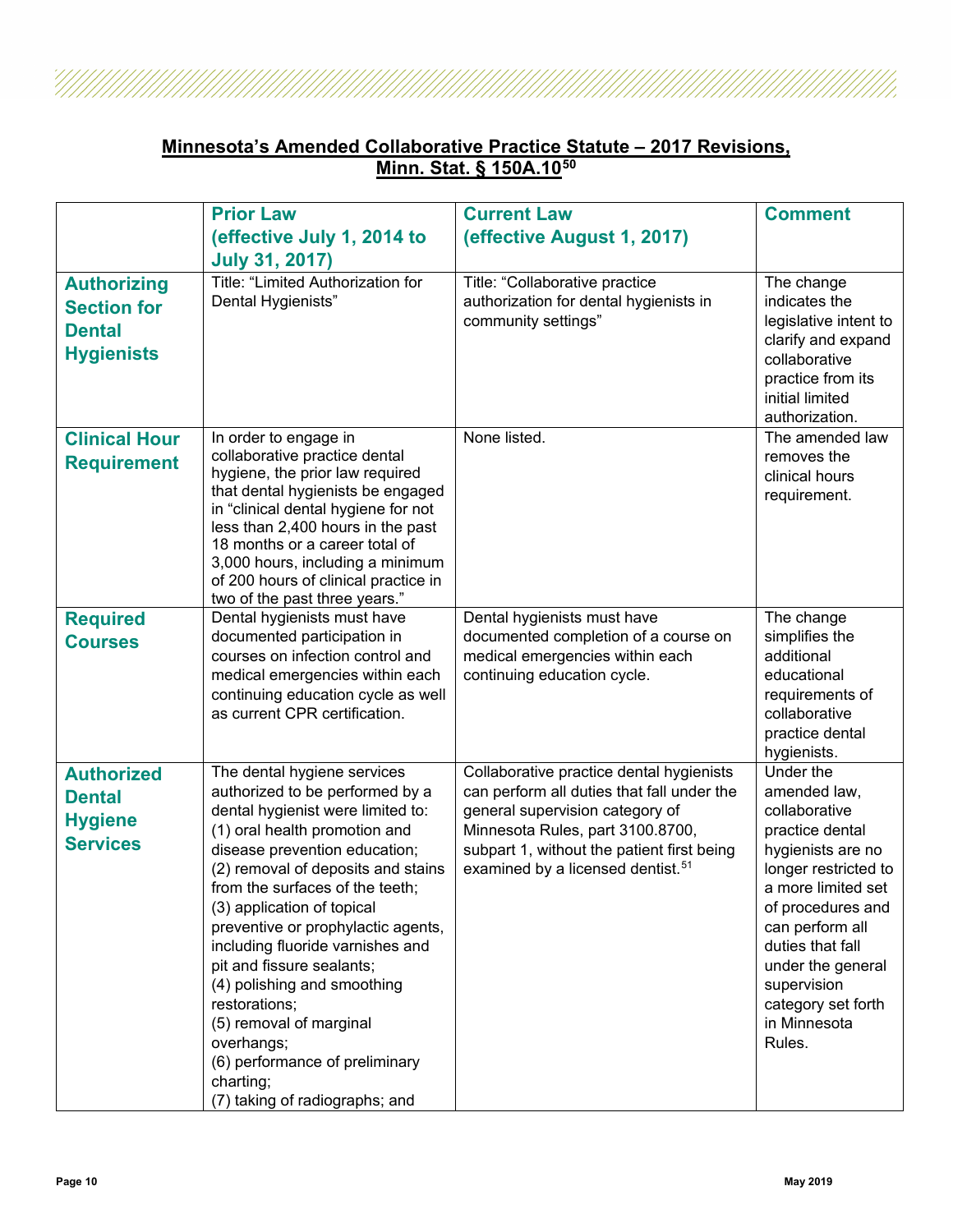| <b>Collaborative</b><br><b>Practice</b><br><b>Agreement</b><br><b>Requirements</b> | (8) performance of scaling and<br>root planing.<br>The dental hygienist may<br>administer injections of local<br>anesthetic agents or nitrous oxide<br>inhalation analgesia as<br>specifically delegated in the<br>collaborative agreement with a<br>licensed dentist.<br>The collaborative agreement must<br>include:<br>(1) consideration for medically<br>compromised patients and<br>medical conditions for which a<br>dental evaluation and treatment<br>plan must occur prior to the<br>provision of dental hygiene<br>services;<br>(2) age- and procedure-specific<br>standard collaborative practice<br>protocols, including<br>recommended intervals for the<br>performance of dental hygiene<br>services and a period of time in<br>which an examination by a dentist<br>should occur;<br>(3) copies of consent to treatment<br>form provided to the patient by<br>the dental hygienist;<br>(4) specific protocols for the<br>placement of pit and fissure<br>sealants and requirements for<br>follow-up care to assure the<br>efficacy of the sealants after<br>application; and<br>(5) a procedure for creating and<br>maintaining dental records for<br>the patients that are treated by<br>the dental hygienist. This<br>procedure must specify where<br>these records are to be<br>located. | The collaborative agreement must<br>include:<br>(1) consideration for medically<br>compromised patients and medical<br>conditions for which a dental evaluation<br>and treatment plan must occur prior to<br>the provision of dental hygiene services;<br>(2) age- and procedure-specific standard<br>collaborative practice protocols, including<br>recommended intervals for the<br>performance of dental hygiene services<br>and a period of time in which an<br>examination by a dentist should occur;<br>(3) copies of consent to treatment form<br>provided to the patient by the dental<br>hygienist;<br>(4) specific protocols for the placement<br>of pit and fissure sealants and<br>requirements for follow-up care to assure<br>the efficacy of the sealants after<br>application; and<br>(5) the procedure for creating and<br>maintaining dental records for<br>patients who are treated by the dental<br>hygienist under Minnesota Rules, part<br>3100.9600, including specifying where<br>records will be located. | The amended law<br>includes a cross-<br>reference to the<br>dental record<br>keeping rule<br>(Minnesota Rule<br>3100.9600, which<br>was itself revised<br>in November,<br>2018). Note that<br>while it is not<br>required by the<br>statute, the statute<br>does not appear to<br>prevent<br>collaborative<br>practice<br>agreements from<br>addressing liability<br>insurance<br>coverage to be<br>obtained by the<br>parties. |
|------------------------------------------------------------------------------------|------------------------------------------------------------------------------------------------------------------------------------------------------------------------------------------------------------------------------------------------------------------------------------------------------------------------------------------------------------------------------------------------------------------------------------------------------------------------------------------------------------------------------------------------------------------------------------------------------------------------------------------------------------------------------------------------------------------------------------------------------------------------------------------------------------------------------------------------------------------------------------------------------------------------------------------------------------------------------------------------------------------------------------------------------------------------------------------------------------------------------------------------------------------------------------------------------------------------------------------------------------------------------------------------------------|------------------------------------------------------------------------------------------------------------------------------------------------------------------------------------------------------------------------------------------------------------------------------------------------------------------------------------------------------------------------------------------------------------------------------------------------------------------------------------------------------------------------------------------------------------------------------------------------------------------------------------------------------------------------------------------------------------------------------------------------------------------------------------------------------------------------------------------------------------------------------------------------------------------------------------------------------------------------------------------------------------------------------------|---------------------------------------------------------------------------------------------------------------------------------------------------------------------------------------------------------------------------------------------------------------------------------------------------------------------------------------------------------------------------------------------------------------------------------|
| <b>Consent</b>                                                                     | Before performing any services<br>authorized under this subdivision,<br>a dental hygienist must provide<br>the patient with a consent to<br>treatment form which must<br>include a statement advising the<br>patient that the dental hygiene<br>services provided are not a<br>substitute for a dental<br>examination by a licensed dentist.                                                                                                                                                                                                                                                                                                                                                                                                                                                                                                                                                                                                                                                                                                                                                                                                                                                                                                                                                               | Before performing any services<br>authorized under this subdivision, a<br>dental hygienist must provide the patient<br>with a consent to treatment form which<br>must include a statement advising the<br>patient that the dental hygiene services<br>provided are not a substitute for a dental<br>examination by a licensed dentist.                                                                                                                                                                                                                                                                                                                                                                                                                                                                                                                                                                                                                                                                                             | The amended law<br>does not change<br>the consent<br>requirement.                                                                                                                                                                                                                                                                                                                                                               |
| <b>Referral</b><br><b>Process</b>                                                  | If the dental hygienist makes any<br>referrals to the patient for further                                                                                                                                                                                                                                                                                                                                                                                                                                                                                                                                                                                                                                                                                                                                                                                                                                                                                                                                                                                                                                                                                                                                                                                                                                  | When the patient requires a referral for<br>additional dental services, the dental                                                                                                                                                                                                                                                                                                                                                                                                                                                                                                                                                                                                                                                                                                                                                                                                                                                                                                                                                 | The amended law<br>specifies the                                                                                                                                                                                                                                                                                                                                                                                                |

Ű.

<u>TIININININININININININ</u>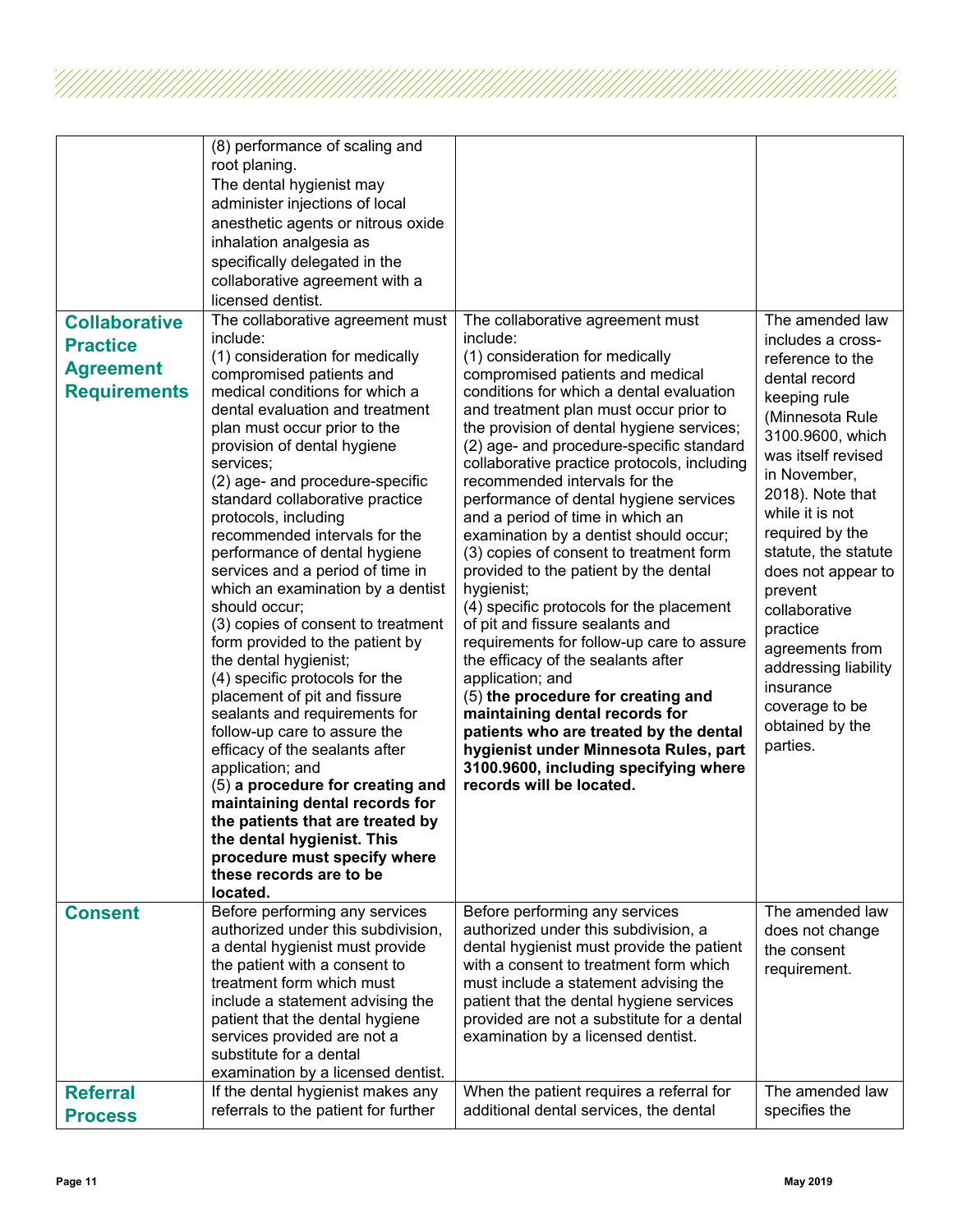|                                                                                | dental procedures, the dental<br>hygienist must fill out a referral<br>form and provide a copy of the<br>form to the collaborating dentist.                                                                                                                                                                                                                                                                                                                                                                                                                                                                                                                                                                                                                                                      | hygienist shall complete a referral form<br>and provide a copy to the patient, the<br>facility, if applicable, the dentist to whom<br>the patient is being referred, and the<br>collaborating dentist, if specified in the<br>collaborative agreement. A copy of the<br>referral form shall be maintained in the<br>patient's health care record. The patient<br>does not become a patient of record of<br>the dentist to whom the patient was<br>referred until the dentist accepts the<br>patient for follow-up services after<br>referral from the dental hygienist.                                                                                                                                                                                                                                    | process when a<br>patient requires a<br>referral for<br>additional dental<br>services. A copy<br>of the referral form<br>shall be<br>maintained in the<br>patient's health<br>care record.                                                                                                                                                                                                                                                                                   |
|--------------------------------------------------------------------------------|--------------------------------------------------------------------------------------------------------------------------------------------------------------------------------------------------------------------------------------------------------------------------------------------------------------------------------------------------------------------------------------------------------------------------------------------------------------------------------------------------------------------------------------------------------------------------------------------------------------------------------------------------------------------------------------------------------------------------------------------------------------------------------------------------|------------------------------------------------------------------------------------------------------------------------------------------------------------------------------------------------------------------------------------------------------------------------------------------------------------------------------------------------------------------------------------------------------------------------------------------------------------------------------------------------------------------------------------------------------------------------------------------------------------------------------------------------------------------------------------------------------------------------------------------------------------------------------------------------------------|------------------------------------------------------------------------------------------------------------------------------------------------------------------------------------------------------------------------------------------------------------------------------------------------------------------------------------------------------------------------------------------------------------------------------------------------------------------------------|
| <b>Setting Type</b>                                                            | The collaborative practice<br>authorization applies to dental<br>hygienists "employed or retained<br>by a health care facility, program,<br>or nonprofit organization."<br>For the purposes of this<br>subdivision, a "health care facility,<br>program, or nonprofit<br>organization" is limited to a<br>hospital; nursing home; home<br>health agency; group home<br>serving the elderly, disabled, or<br>juveniles; state-operated facility<br>licensed by the commissioner of<br>human services or the<br>commissioner of corrections; and<br>federal, state, or local public<br>health facility, community clinic,<br>tribal clinic, school authority,<br>Head Start program, or nonprofit<br>organization that serves<br>individuals who are uninsured or<br>who are Minnesota health care | The collaborative practice authorization<br>applies to dental hygienists "employed or<br>retained by a health care facility,<br>program, or nonprofit organization."<br>For the purposes of this subdivision, a<br>"health care facility, program, or nonprofit<br>organization" includes a hospital;<br>nursing home; home health agency;<br>group home serving the elderly,<br>disabled, or juveniles; state-operated<br>facility licensed by the commissioner of<br>human services or the commissioner of<br>corrections; and federal, state, or local<br>public health facility, community clinic,<br>tribal clinic, school authority, Head Start<br>program, or nonprofit organization that<br>serves individuals who are uninsured or<br>who are Minnesota health care public<br>program recipients. | The change<br>modifies the<br>limitation on the<br>definition of a<br>"health care<br>facility, program,<br>or nonprofit<br>organization."<br>Under the<br>amended law, the<br>setting types<br>include-but are<br>not limited to-the<br>particular settings<br>listed in the<br>statute. However,<br>it appears that the<br>overall intent of<br>the legislature in<br>this section is to<br>provide dental<br>care in community<br>and "non-<br>traditional" <sup>52</sup> |
|                                                                                | public program recipients.                                                                                                                                                                                                                                                                                                                                                                                                                                                                                                                                                                                                                                                                                                                                                                       |                                                                                                                                                                                                                                                                                                                                                                                                                                                                                                                                                                                                                                                                                                                                                                                                            | settings.                                                                                                                                                                                                                                                                                                                                                                                                                                                                    |
| <b>Authorizing</b><br><b>Section for</b><br><b>Dental</b><br><b>Assistants</b> | N/A                                                                                                                                                                                                                                                                                                                                                                                                                                                                                                                                                                                                                                                                                                                                                                                              | <b>Collaborative practice authorization</b><br>for dental assistants in community<br>settings. A licensed dental assistant<br>may be employed or retained by a health<br>care facility, program, or nonprofit<br>organization as defined in subdivision 1a<br>to perform the dental assisting services<br>described in [Minn Stat. 150A.10 subd.<br>2a (b) without the patient first being<br>examined by a licensed dentist, without a<br>dentist's diagnosis or treatment plan, and<br>without the dentist being present at the                                                                                                                                                                                                                                                                          | This new statutory<br>section provides<br>that dental<br>assistants may be<br>included in a<br>collaborative<br>agreement<br>between a dentist<br>and dental<br>hygienist, and can<br>perform a                                                                                                                                                                                                                                                                              |

4

, a shi a cikin cikin cikin cikin cikin cikin cikin cikin cikin cikin cikin cikin cikin cikin cikin cikin ciki<br>Matu da kara cikin cikin cikin cikin cikin cikin cikin cikin cikin cikin cikin cikin cikin cikin cikin cikin c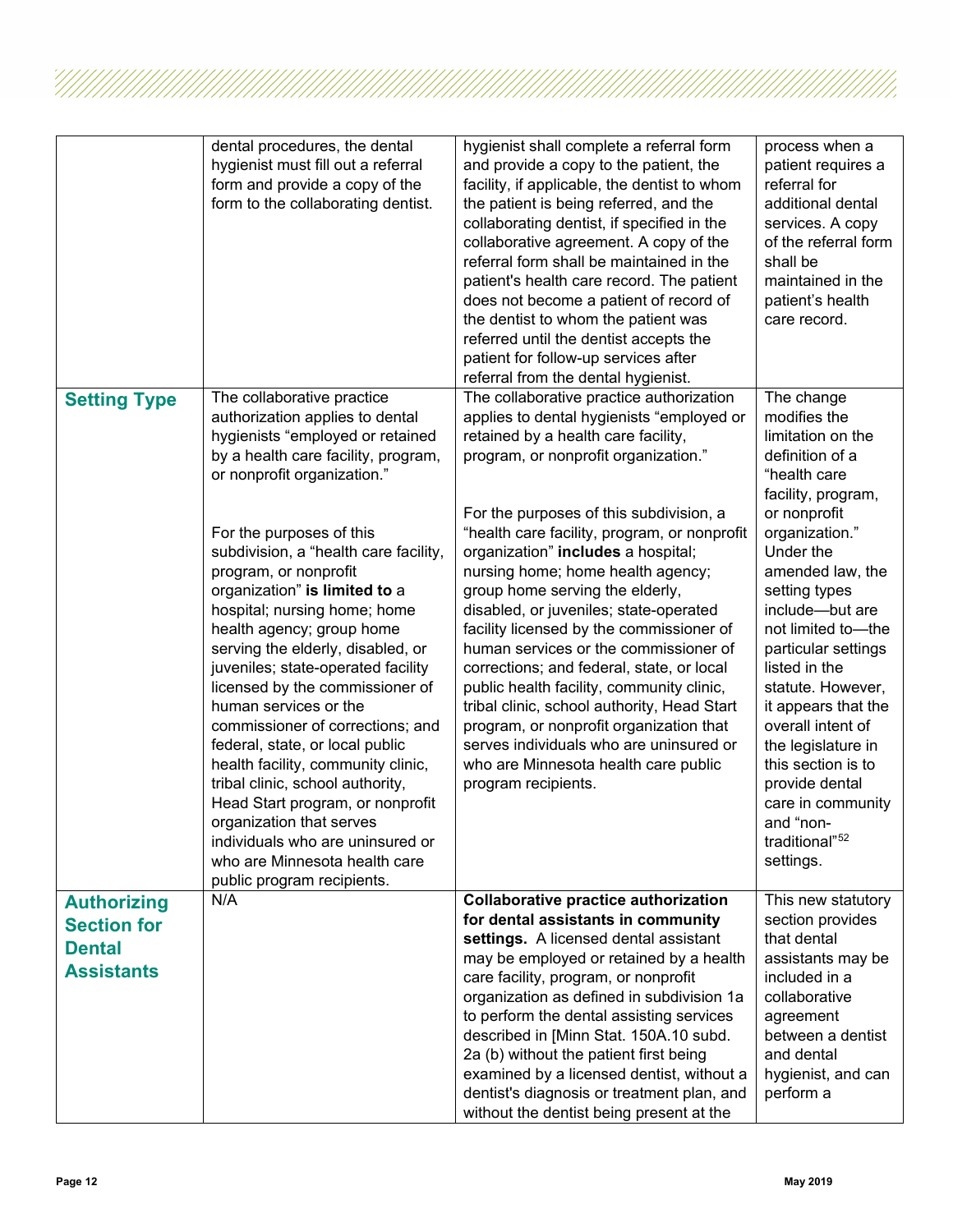| location where services are being         | specified list of |
|-------------------------------------------|-------------------|
|                                           |                   |
| performed, if:                            | services.         |
| (1) the dental assistant has entered into |                   |
| a collaborative agreement with a          |                   |
| licensed dentist, which must be part of a |                   |
| collaborative agreement established       |                   |
| between a licensed dentist and a dental   |                   |
| hygienist under subdivision 1a, that      |                   |
| designates authorization for the services |                   |
| provided by the dental assistant; and     |                   |
| (2) the dental assistant has documented   |                   |
| completion of a course on medical         |                   |
| emergencies within each continuing        |                   |
| education cycle.                          |                   |
|                                           |                   |

- <span id="page-12-0"></span><sup>1</sup> Pew Charitable Trusts, Disparities in Dental Health and Access to Care (Jun. 27, 2016), http://www.pewtrusts.org/en/research-andanalysis/articles/2016/06/disparities-in-dental-health-and-access-to-care.
- <span id="page-12-1"></span><sup>2</sup> Henry J. Kaiser Family Foundation, Dental Care Health Professional Shortage Areas (HPSAs) (Dec. 31, 2017), https://www.kff.org/other/state-indicator/dental-care-health-professional-shortage-areashpsas/?currentTimeframe=0&sortModel=%7B%22colId%22:%22Location%22,%22sort%22:%22asc%22%7D.
- <span id="page-12-2"></span><sup>3</sup> Minn. Dep't of Health, Dental Workforce Shortage Areas,<https://data.web.health.state.mn.us/hpsa-access> (last visited May 3, 2019).
- <span id="page-12-3"></span>4 Normandale Community College, *Community Dental Team: Team Member Roles in the 21st Century Team*, available at [http://www.normandale.edu/departments/health-sciences/dental-hygiene/minnesota-21st-century-dental-team--toward-access-for](http://www.normandale.edu/departments/health-sciences/dental-hygiene/minnesota-21st-century-dental-team--toward-access-for-all/community-dental-team)[all/community-dental-team](http://www.normandale.edu/departments/health-sciences/dental-hygiene/minnesota-21st-century-dental-team--toward-access-for-all/community-dental-team) (last visited May 23, 2019).
- <span id="page-12-4"></span>5 MINN. DEP'T OF HEALTH, OFFICE OF RURAL HEALTH AND PRIMARY CARE, *Strengthening the Oral Health System in Rural Minnesota: Findings and Recommendations from the Rural Health Advisory Committee* 15 (2018), available at [https://www.health.state.mn.us/facilities/ruralhealth/rhac/docs/2018ruraloral.pdf.](https://www.health.state.mn.us/facilities/ruralhealth/rhac/docs/2018ruraloral.pdf)
- <span id="page-12-5"></span>6 MINN. STATE DEMOGRAPHIC CTR., MINNESOTA ON THE MOVE: MIGRATION PATTERNS AND IMPLICATIONS (2015).
- <span id="page-12-6"></span>7 Normandale Community College, Community Dental Team: Collaborative, Competent Care and Health Equity for All, available at [http://www.normandale.edu/departments/health-sciences/dental-hygiene/minnesota-21st-century-dental-team--toward-access-for](http://www.normandale.edu/departments/health-sciences/dental-hygiene/minnesota-21st-century-dental-team--toward-access-for-all/community-dental-team)[all/community-dental-team](http://www.normandale.edu/departments/health-sciences/dental-hygiene/minnesota-21st-century-dental-team--toward-access-for-all/community-dental-team) (last visited May 6, 2019).
- <span id="page-12-7"></span><sup>8</sup> MINN. STAT. § 150A.10, subd. 1a(e)..
- <span id="page-12-8"></span>9 Oral Health Workforce Research Center, Variation in Dental Hygiene Scope of Practice by State, available at <http://www.oralhealthworkforce.org/resources/variation-in-dental-hygiene-scope-of-practice-by-state> (last visited May 20, 2019). *See also* Rachel Jane Kashani-Legler, *Minnesota Collaborative Agreement: Potential for Dental Hygienists to Increase Direct Access for Underserved Populations*, ALL THESES, DISSERTATIONS, AND OTHER CAPSTONE PROJECTS (2016),available at <https://cornerstone.lib.mnsu.edu/etds/613/> (unpublished Master's thesis from Minnesota State University Mankato.)
- <span id="page-12-9"></span><sup>10</sup> Laura McLain, Minn. Dep't of Health (forthcoming report).
- <span id="page-12-10"></span><sup>11</sup> Minn. Session Laws, 2017 Regular Session, Chapter 30 §§ 1-2, available at [https://www.revisor.mn.gov/laws/2017/0/30/.](https://www.revisor.mn.gov/laws/2017/0/30/) See also Minn. Session Laws, 2017 Special Session, Chapter 6, Article 11, § 51, available at [https://www.revisor.mn.gov/laws/2017/1/6/.](https://www.revisor.mn.gov/laws/2017/1/6/)
- <span id="page-12-11"></span><sup>12</sup> MINN. STAT. § 150A.10, subd. 1a(a).
- <span id="page-12-12"></span>13 MINN. STAT. § 150A.10, subd. 1a(d).
- <span id="page-12-13"></span>14 MINN. STAT. § 150A.10, subd. 1a(e).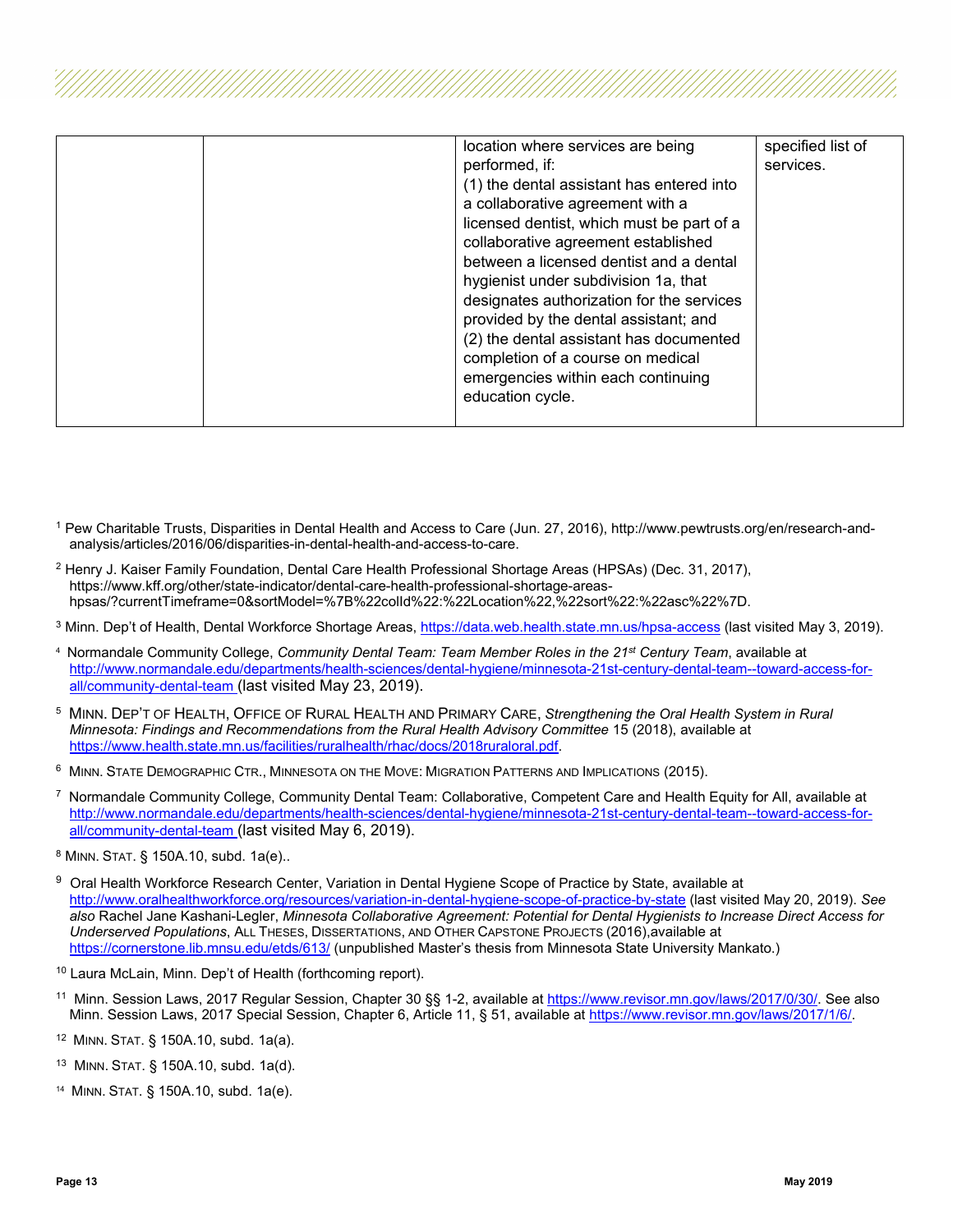- <span id="page-13-0"></span><sup>15</sup> Note, however, that current templates may not include a provision addressing liability insurance, and the parties may wish to add one. Relevant details may include name and contact information for the insurance provider, name of the insured, policy number, most recent policy renewal date (or attached copy of policy renewal), services covered, locations covered, providers covered, and whether collaborative practice is included in coverage provided.
- <span id="page-13-1"></span>16 Minn. Dep't of Health and Minn. Bd. of Dentistry, Dental Therapy in Minnesota Issue Brief (June 12, 2018), [https://www.health.state.mn.us/data/workforce/oral/docs/2018dtb.pdf.](https://www.health.state.mn.us/data/workforce/oral/docs/2018dtb.pdf)
- <span id="page-13-2"></span> $17$  The Minnesota Dental Association has created a template for a collaborative agreement, available at [https://www.mndental.org/files/Collaborative-Practice-Authorization-for-Dental-Hygienist-including-Licensed-Dental-Assistant-](https://www.mndental.org/files/Collaborative-Practice-Authorization-for-Dental-Hygienist-including-Licensed-Dental-Assistant-Template.pdf)[Template.pdf](https://www.mndental.org/files/Collaborative-Practice-Authorization-for-Dental-Hygienist-including-Licensed-Dental-Assistant-Template.pdf) (last visited May 3, 2019).
- <span id="page-13-3"></span><sup>18</sup> Participants in a collaborative practice agreement may register it with the Minnesota Board of Dentistry on its Collaborative Agreement webpage, available a[t https://mn.gov/boards/dentistry/onlineservices/onlicecollaborativagreement.jsp](https://mn.gov/boards/dentistry/onlineservices/onlicecollaborativagreement.jsp) (last visited May 3, 2019).
- <span id="page-13-4"></span>19 MINN. STAT. § 150A.105, subd. 3(c).
- <span id="page-13-5"></span>20 MINN. DEP'T OF HEALTH, OFFICE OF RURAL HEALTH AND PRIMARY CARE, *Strengthening the Oral Health System in Rural Minnesota: Findings and Recommendations from the Rural Health Advisory Committee* at 6-7 and 40-41 (2018), available at [https://www.health.state.mn.us/facilities/ruralhealth/rhac/docs/2018ruraloral.pdf.](https://www.health.state.mn.us/facilities/ruralhealth/rhac/docs/2018ruraloral.pdf)
- <span id="page-13-6"></span><sup>21</sup> Minn. Dental Ass'n, Collaborative Practice Authorization for Dental Hygienist including Licensed Dental Assistant, [https://www.mndental.org/files/Collaborative-Practice-Authorization-for-Dental-Hygienist-including-Licensed-Dental-Assistant-](https://www.mndental.org/files/Collaborative-Practice-Authorization-for-Dental-Hygienist-including-Licensed-Dental-Assistant-Template.pdf)[Template.pdf](https://www.mndental.org/files/Collaborative-Practice-Authorization-for-Dental-Hygienist-including-Licensed-Dental-Assistant-Template.pdf) (last visited May 3, 2019).
- <span id="page-13-7"></span><sup>22</sup> Minn. Dep't of Health and Minn. Bd. of Dentistry, Dental Therapy in Minnesota Issue Brief (June 12, 2018), [https://www.health.state.mn.us/data/workforce/oral/docs/2018dtb.pdf.](https://www.health.state.mn.us/data/workforce/oral/docs/2018dtb.pdf)
- <span id="page-13-8"></span><sup>23</sup> Jill Krueger, *Policy Options to Increase Access to Oral Health Care and Improve Oral Health by Expanding the Oral Health Workforce*, Network for Public Health Law, (Oct. 2014), https://www.networkforphl.org/\_asset/92jtkp/Access-to-Oral-Health-Care-Science-and-Law-Brief.pdf.
- <span id="page-13-9"></span><sup>24</sup> Neil Pederson, Pathways to Improved Access to Dental Health Services, Network for Public Health Law, (June 2014), https://www.networkforphl.org/\_asset/1rl760/MN-Dental-and-Oral-Health-Fact-Sheet.pdf.

<span id="page-13-10"></span> $^{25}$  MINN. STAT. § 150A.105. See especially MINN. STAT. § 150A.105, subd. 8(b) defining "practice settings that serve the low-income and underserved."

- <span id="page-13-11"></span> $26$  Minn. Dep't of Health and Minn. Bd. of Dentistry, Dental Therapy in Minnesota Issue Brief at 2 (June 12, 2018), [https://www.health.state.mn.us/data/workforce/oral/docs/2018dtb.pdf.](https://www.health.state.mn.us/data/workforce/oral/docs/2018dtb.pdf)
- <span id="page-13-12"></span><sup>27</sup> Minn. Dep't of Health and Minn. Bd. of Dentistry, Dental Therapy in Minnesota Issue Brief at 4 (June 12, 2018), [https://www.health.state.mn.us/data/workforce/oral/docs/2018dtb.pdf.](https://www.health.state.mn.us/data/workforce/oral/docs/2018dtb.pdf)
- <span id="page-13-13"></span><sup>28</sup> Minn. Dep't of Health and Minn. Bd. of Dentistry, Dental Therapy in Minnesota Issue Brief at 4 (June 12, 2018), [https://www.health.state.mn.us/data/workforce/oral/docs/2018dtb.pdf.](https://www.health.state.mn.us/data/workforce/oral/docs/2018dtb.pdf)
- <span id="page-13-14"></span><sup>29</sup> Apple Tree Dental, Dental Therapists Expand Access to Care for Children and Adults (Feb. 21, 2018), http://www.appletreedental.org/dental-therapists-expand-access-care-children-adults/.
- <span id="page-13-15"></span><sup>30</sup> An Advanced Dental Therapist in Rural Minnesota: Jodi Hager's Case Study 7 (Feb. 21, 2018), http://www.appletreedental.org/wpcontent/uploads/2018/02/ADT-Rural-Jodi-Hagers-Case-Study-022118.pdf.
- <span id="page-13-16"></span><sup>31</sup> Laura McLain, Minn. Dep't of Health, Poster Presentation: Innovative Oral Health Professions in Minnesota (Apr. 2018).
- <span id="page-13-17"></span>32 Based on data collected by Minnesota Department of Health's annual dental therapist workforce survey. Data references dental therapists that were licensed and practicing in 2017.
- <span id="page-13-18"></span>33 Centers for Medicare and Medicaid Serices, Medicaid and CHIP in Minnesota, Centers for Medicare and Medicaid Services, available a[t https://www.medicaid.gov/state-overviews/stateprofile.html?state=Minnesota](https://www.medicaid.gov/state-overviews/stateprofile.html?state=Minnesota) (last visited May 20, 2019).
- <span id="page-13-19"></span>34 MINN. STAT. § 256B.0625, subd. 9.
- <span id="page-13-20"></span>35 MINN. STAT. § 256B.0625, subd. 9(d).